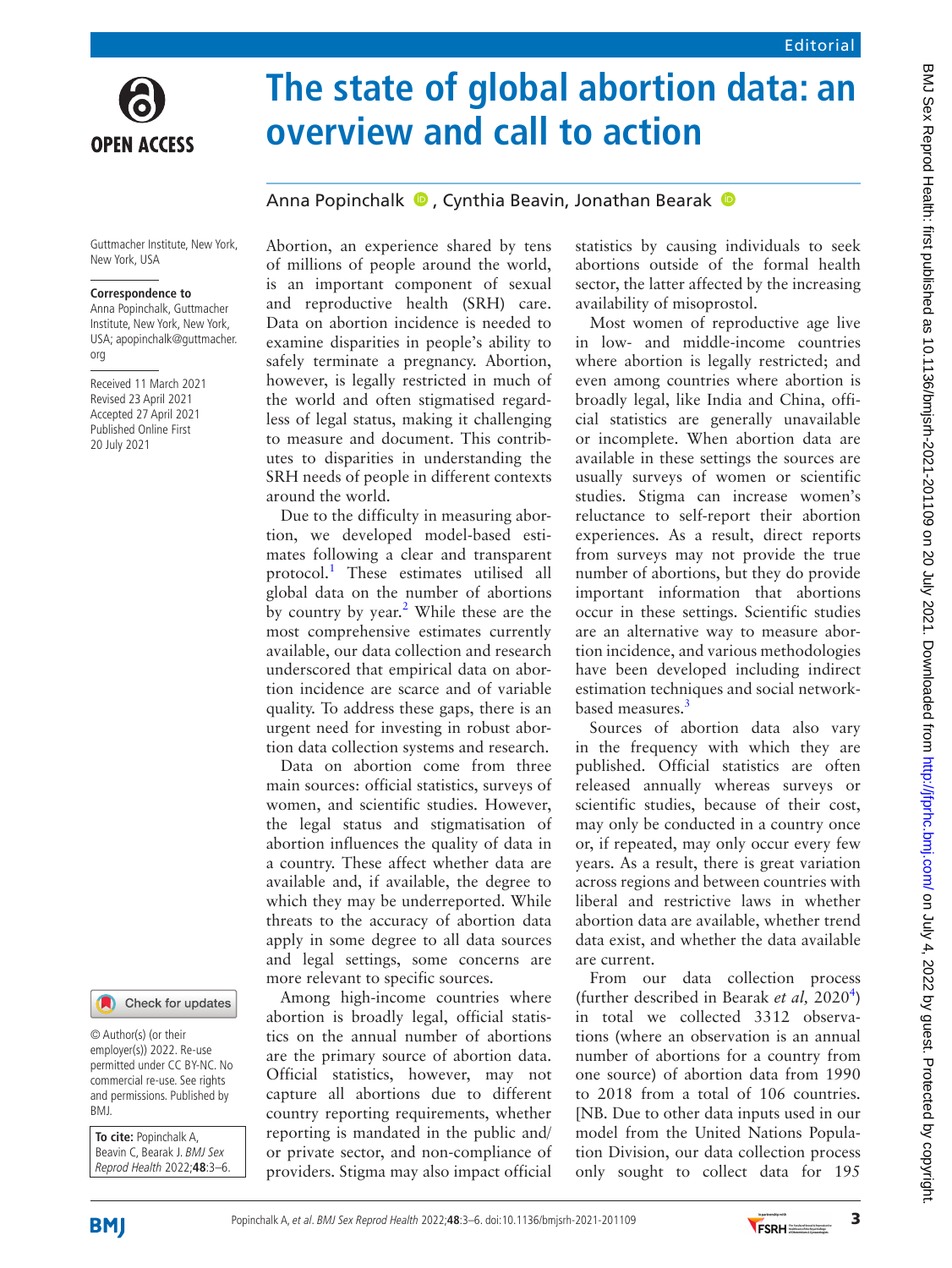<span id="page-1-0"></span>

| Abortion data availability by type, time period, and Sustainable Development Group region<br><b>Table 1</b> |                         |                          |                         |                     |                         |                          |                         |                     |                          |
|-------------------------------------------------------------------------------------------------------------|-------------------------|--------------------------|-------------------------|---------------------|-------------------------|--------------------------|-------------------------|---------------------|--------------------------|
|                                                                                                             |                         | 1990-1999                |                         | 2000-2009           |                         | 2010-2018                |                         | <b>Total</b>        |                          |
|                                                                                                             |                         |                          | <b>Countries</b><br>and |                     | <b>Countries</b><br>and |                          | <b>Countries</b><br>and |                     | <b>Countries</b><br>and  |
| Region                                                                                                      | Data type               | <b>Observations</b>      | territories             | <b>Observations</b> | territories             | <b>Observations</b>      | territories             | <b>Observations</b> | territories              |
| Sub-Saharan<br>Africa<br>(50 countries)                                                                     | Study                   | $\mathbf{1}$             | $\mathbf{1}$            | 6                   | 5                       | 9                        | 9                       | 16                  |                          |
|                                                                                                             | Survey                  | $\mathbf{1}$             | $\mathbf{1}$            | 5                   | $\overline{2}$          | 5                        | 3                       | 11                  |                          |
|                                                                                                             | Official statistics     | 14                       | 3                       | 46                  | 5                       | 36                       | $\overline{7}$          | 96                  |                          |
|                                                                                                             | Complete                | $\overline{4}$           | $\mathbf{1}$            | 19                  | $\mathbf{1}$            | 15                       | $\overline{2}$          | 38                  |                          |
|                                                                                                             | Incomplete              | 10                       | $\overline{2}$          | 27                  | $\overline{4}$          | 21                       | 5                       | 58                  |                          |
|                                                                                                             | <b>Total</b>            | 16                       |                         | 57                  |                         | 50                       |                         | 123                 | 20                       |
| West Asia and                                                                                               | Study                   | $\mathbf{1}$             | $\mathbf{1}$            | $\mathbb O$         | $\mathbb O$             | $\mathbf 0$              | $\mathbf 0$             | $\mathbf{1}$        |                          |
| North Africa<br>(25 countries)                                                                              | Survey                  | 3                        | $\overline{2}$          | $\overline{7}$      | 4                       | $\overline{4}$           | 3                       | 14                  |                          |
|                                                                                                             | Official statistics     | 71                       | 5                       | 97                  | 5                       | 70                       | 4                       | 238                 |                          |
|                                                                                                             | Complete                | $\mathbf 0$              | 0                       | $\mathbb O$         | $\mathbb O$             | $\mathbf 0$              | $\mathbb O$             | 0                   |                          |
|                                                                                                             | Incomplete              | 71                       | 5                       | 97                  | 5                       | 70                       | 4                       | 238                 |                          |
|                                                                                                             | <b>Total</b>            | 75                       |                         | 104                 |                         | 74                       |                         | 253                 | $\overline{\phantom{a}}$ |
| Central and                                                                                                 | Study                   | $\mathbf{1}$             | $\mathbf{1}$            | $\overline{2}$      | $\overline{2}$          | 5                        | $\overline{4}$          | 8                   |                          |
| South Asia<br>(14 countries)                                                                                | Survey                  | $\overline{3}$           | 3                       | $\overline{2}$      | $\overline{2}$          | 3                        | $\overline{2}$          | 8                   |                          |
|                                                                                                             | Official statistics     | 75                       | 8                       | 83                  | $8\,$                   | 76                       | 6                       | 234                 |                          |
|                                                                                                             | Complete                | $\mathbb O$              | $\mathbf{0}$            | $\mathbf 0$         | $\mathbf 0$             | $\overline{0}$           | $\mathbf 0$             | $\pmb{0}$           |                          |
|                                                                                                             | Incomplete              | 75                       | 8                       | 83                  | $\,8\,$                 | 76                       | 6                       | 234                 |                          |
|                                                                                                             | <b>Total</b>            | 79                       |                         | 87                  |                         | 84                       |                         | 250                 | 10                       |
| East and                                                                                                    | Study                   | $\overline{2}$           | $\overline{2}$          | $\overline{2}$      | $\overline{2}$          | $\mathbb O$              | $\mathbf 0$             | 4                   |                          |
| Southeast Asia<br>(17 countries)                                                                            | Survey                  | 3                        | $\mathbf{1}$            | 14                  | 4                       | 8                        | 2                       | 25                  |                          |
|                                                                                                             | Official statistics     | 82                       | 8                       | 103                 | $\overline{7}$          | 82                       | 8                       | 267                 |                          |
|                                                                                                             | Complete                | 50                       | 5                       | 61                  | 3                       | 45                       | 3                       | 156                 |                          |
|                                                                                                             | Incomplete              | 32                       | 3                       | 42                  | 4                       | 37                       | 5                       | 111                 |                          |
|                                                                                                             | <b>Total</b>            | 87                       |                         | 119                 |                         | 90                       |                         | 296                 | 11                       |
| Latin America                                                                                               | Study                   | $\overline{4}$           | $\overline{4}$          | $9$                 | $\overline{7}$          | $\theta$                 | $\mathbf 0$             | 13                  |                          |
| (38 countries)                                                                                              | Survey                  | $\overline{\phantom{a}}$ | $\mathbf{1}$            | $\mathbf 0$         | $\mathbf 0$             | $\overline{\phantom{a}}$ | $\mathbf{1}$            | $\overline{2}$      |                          |
|                                                                                                             | Official statistics     | 57                       | 8                       | 119                 | 12                      | 70                       | 12                      | 246                 |                          |
|                                                                                                             | Complete                | 13                       | $\overline{3}$          | 43                  | $\overline{4}$          | 26                       | $\overline{4}$          | 82                  |                          |
|                                                                                                             | Incomplete              | 44                       | 5                       | 76                  | 8                       | 44                       | 8                       | 164                 |                          |
|                                                                                                             | <b>Total</b>            | 62                       |                         | 128                 |                         | 71                       |                         | 261                 | 17                       |
| Europe and                                                                                                  | Study                   | $10\,$                   | $\mathbf{1}$            | $10\,$              | $\mathbf{1}$            | $\,8\,$                  | $\mathbf{1}$            | 28                  |                          |
| Northern<br>America*<br>(42 countries)                                                                      | Survey                  | $\,8\,$                  | $\sqrt{4}$              | 3                   | 3                       | $\mathbf{1}$             | $\mathbf{1}$            | $12\,$              |                          |
|                                                                                                             | Official statistics 640 |                          | 42                      | 794                 | 39                      | 537                      | 38                      | 1971                |                          |
|                                                                                                             | Complete                | 416                      | 22                      | 485                 | 22                      | 355                      | 24                      | 1256                |                          |
|                                                                                                             | Incomplete              | 224                      | 20                      | 309                 | 17                      | 182                      | 14                      | 715                 |                          |
|                                                                                                             | <b>Total</b>            | 658                      |                         | 807                 |                         | 546                      |                         | 2011                | 38                       |
| Australia and<br>New Zealand<br>(two countries)                                                             | Study                   | $10$                     | $\mathbf{1}$            | $\overline{4}$      | $\mathbf{1}$            | $\mathbf 0$              | $\mathbf 0$             | 14                  |                          |
|                                                                                                             | Survey                  | $\mathbb O$              | $\mathbf 0$             | $\mathbf 0$         | $\mathbf 0$             | $\mathbf 0$              | $\mathbf 0$             | $\pmb{0}$           |                          |
|                                                                                                             | Official statistics     | 31                       | $\overline{2}$          | 40                  | $\overline{2}$          | 29                       | $\overline{2}$          | 100                 |                          |
|                                                                                                             | Complete                | 11                       | $\mathbf{1}$            | 20                  | $\mathbf{1}$            | 16                       | $\mathbf{1}$            | 47                  |                          |
|                                                                                                             | Incomplete              | $20\,$                   | $\mathbf{1}$            | 20                  | $\mathbf{1}$            | 13                       | $\mathbf{1}$            | 53                  |                          |
|                                                                                                             | <b>Total</b>            | 41                       |                         | 44                  |                         | 29                       |                         | 114                 | $\overline{2}$           |
|                                                                                                             |                         |                          |                         |                     |                         |                          |                         |                     | Continued                |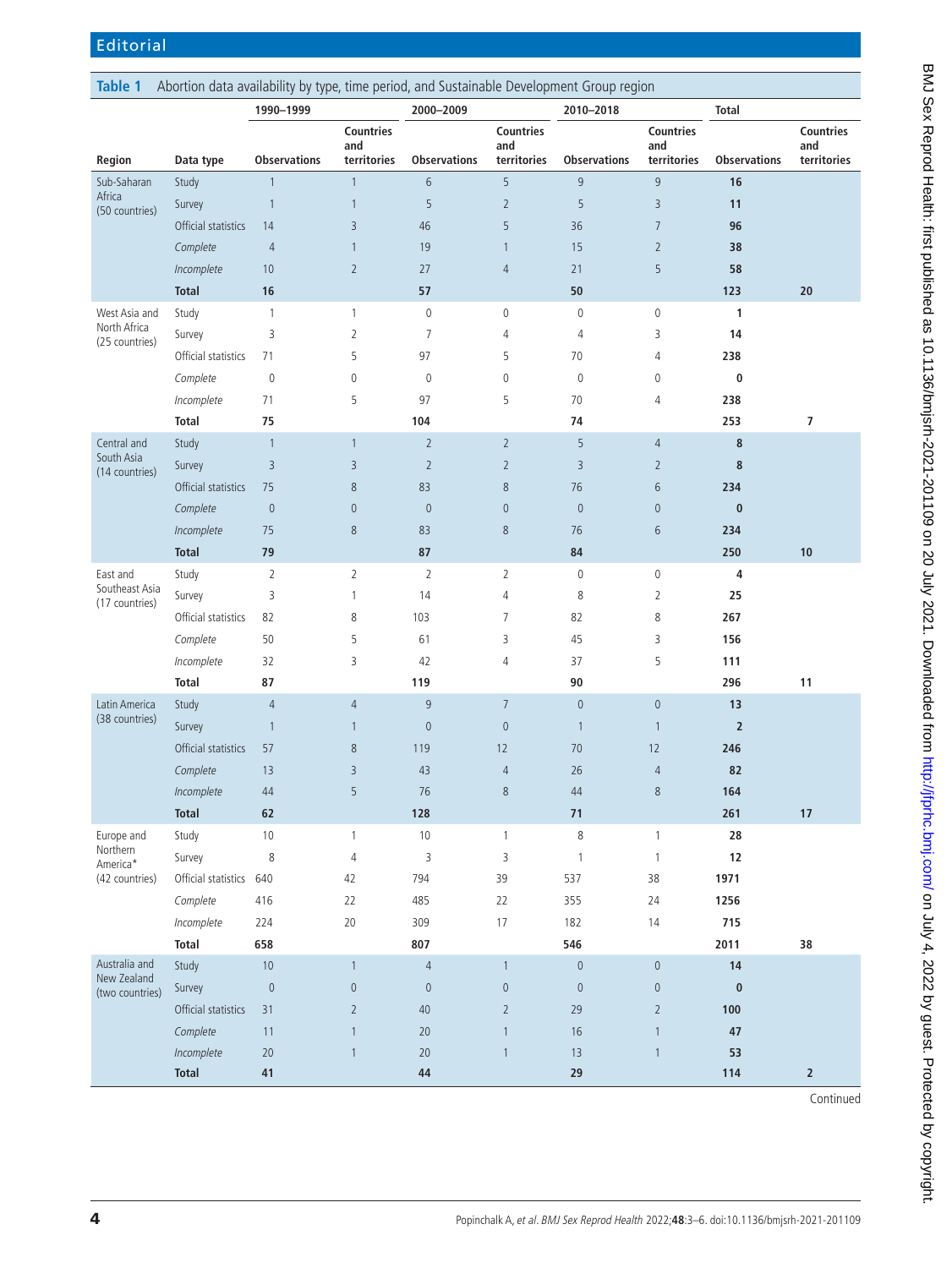| <b>Table 1</b>                                                              | Continued           |                     |                                        |                     |                                        |                     |                                        |                     |                                        |
|-----------------------------------------------------------------------------|---------------------|---------------------|----------------------------------------|---------------------|----------------------------------------|---------------------|----------------------------------------|---------------------|----------------------------------------|
|                                                                             |                     | 1990-1999           |                                        | 2000-2009           |                                        | 2010-2018           |                                        | <b>Total</b>        |                                        |
| Region                                                                      | Data type           | <b>Observations</b> | <b>Countries</b><br>and<br>territories | <b>Observations</b> | <b>Countries</b><br>and<br>territories | <b>Observations</b> | <b>Countries</b><br>and<br>territories | <b>Observations</b> | <b>Countries</b><br>and<br>territories |
| Oceania<br>(excluding<br>Australia and<br>New Zealand)<br>(eight countries) | Study               | 0                   | 0                                      | 0                   | 0                                      | $\theta$            | 0                                      | 0                   |                                        |
|                                                                             | Survey              | 0                   | 0                                      | 0                   | 0                                      | $\theta$            | $\theta$                               | 0                   |                                        |
|                                                                             | Official statistics | 0                   | $\mathbf{0}$                           | 4                   |                                        |                     |                                        | 6                   |                                        |
|                                                                             | Complete            | 0                   | 0                                      | 0                   | 0                                      | $\theta$            | $\theta$                               | 0                   |                                        |
|                                                                             | Incomplete          | 0                   | 0                                      | 4                   |                                        |                     |                                        | 6                   |                                        |
|                                                                             | <b>Total</b>        | 0                   |                                        | 4                   |                                        |                     |                                        | 6                   |                                        |

Country columns are not mutually exclusive, which is why they are only totalled for all time periods and sources.

\*In the United Kingdom of Great Britain and Northern Ireland (UK), abortion incidence is reported separately for England and Wales, and Scotland. As a result, for the total number of countries in Europe and Northern America we count these two reporting groupings as separate countries.

countries and territories. The percentages cited here are based on this denominator.] Vast regional disparities exist in abortion data availability ([table](#page-1-0) 1). Europe and northern America accounted for 60% (2011) of all observations, due to 90% of countries in the region collecting, and the majority publishing, annual abortion statistics. All other regions (except Australia and New Zealand) had significantly fewer observations available for a much smaller proportion of countries in the region. In sub-Saharan Africa and Latin America, abortion data were available for 40% and 45% of countries in the regions, respectively. While sub-Saharan Africa had 123 observations compared with 261 in Latin America, more studies and surveys have been conducted in sub-Saharan Africa since 2010, whereas in Latin America no scientific studies have been conducted since 2009.

Regions may be burdened with both limited and incomplete abortion data. West Asia and North Africa is the gravest example of this, where all 238 observations based on official statistics are incomplete, and additional abortion counts are available from only one study and 14 surveys since 1990. In Central and South Asia, all official statistics are also incomplete. Surveys and scientific studies therefore constitute most of our knowledge on abortion outside of Europe and Northern America. Discouragingly, countries in Europe, especially Eastern Europe, also have incomplete official statistics.

Current variation in abortion data availability ultimately causes stakeholders to know vastly more about abortion in some settings and countries compared with others. This results in inequities in understanding the SRH care needs and experiences of people, and limits the evidence available to support policy and programmatic decisions. However, abortion incidence data are essential for countries to understand and improve the SRH of their populations and can be an important tool in increasing access to safe abortion through legal or healthcare service reform.<sup>56</sup>

This also poses significant research challenges, as it can be difficult to quantify the degree of underreporting in official statistics. Recently published model-based estimates,<sup>[7](#page-3-5)</sup> which included a newly developed data classification process to increase transparency and consistency in incorporating information on abortion data sparsity and quality, offer an important methodological step forward in estimating and comparing the incidence of abortion around the world. Estimates, however, fundamentally depend on solid empirical data. Without them, estimates for certain regions and countries will continue to have large uncertainty due to the lack of quality data over time.

Abortion data availability can be improved in a variety of ways, although the legal status of abortion and capacity of health information systems dictate what data collection approaches are feasible for obtaining good quality data. Where abortion is highly restricted and/or it is not feasible for governments to collect data on abortion, investing in country-level surveys and scientific studies is important. However, regardless of the source of abortion data, stigma will continue to hinder the accuracy and completeness of the data, and current efforts to reduce abortion stigma, such as community and provider messaging training, storytelling campaigns, and research to assess these interventions,  $89$  should be supported and expanded.

From 1990 to 2018, only 54% of the world's countries had at least one observation of abortion data, regardless of completeness. This underscores the urgent need to invest in robust abortion data collection systems and research, especially in regions and countries where there are limited or no data. Investing in national health information systems and in abortion research will provide evidence on abortion incidence that meets the needs of policymakers, advocates and providers and help them to better serve their populations. Improvements in availability and quality of abortion data will not only contribute to the scientific literature and strengthen model-based estimates in the future but, most importantly, produce the evidence needed